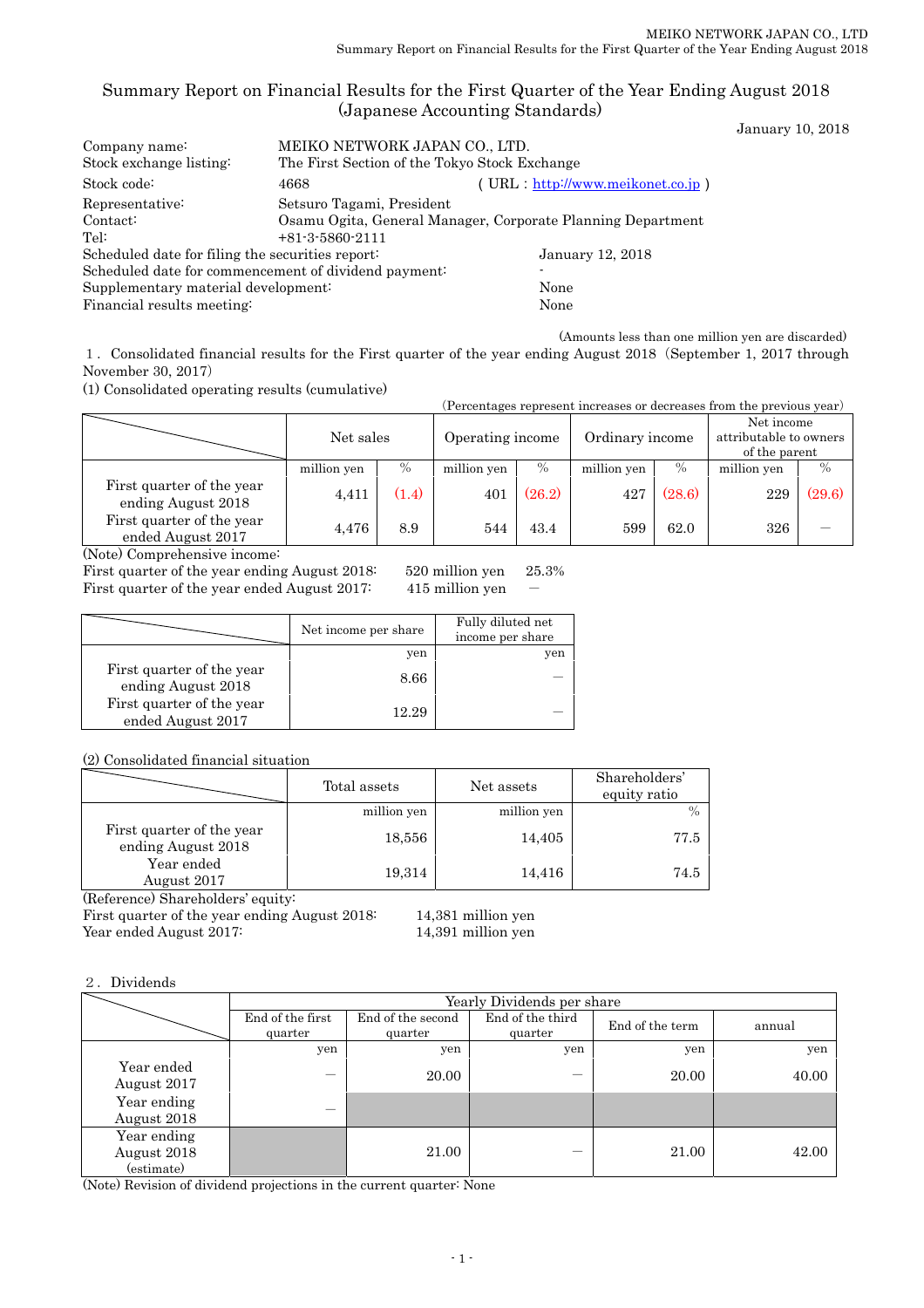3.Forecast of consolidated financial results for fiscal year ending August 2018 (September 1, 2017 through August 31, 2018)

| (Percentages represent increases or decreases from the previous year for the full-year figures, |  |  |  |
|-------------------------------------------------------------------------------------------------|--|--|--|
| and from the second quarter of the previous year for the second quarter figures.)               |  |  |  |

| and home one second quarter or the previous year for the second quarter hydros, |             |       |                  |        |                 |        |                                                       |        |                         |
|---------------------------------------------------------------------------------|-------------|-------|------------------|--------|-----------------|--------|-------------------------------------------------------|--------|-------------------------|
|                                                                                 | Net sales   |       | Operating income |        | Ordinary income |        | Net income<br>attributable to<br>owners of the parent |        | Net income<br>per share |
|                                                                                 | million yen | $\%$  | million yen      | $\%$   | million yen     | $\%$   | million yen                                           | $\%$   | yen                     |
| Second<br>quarter<br>(cumulative)                                               | 10,054      | (0.9) | 924              | (54.7) | 968             | (55.2) | 525                                                   | (69.3) | 19.78                   |
| Full-year                                                                       | 20,415      | 5.3   | 2,011            | (23.1) | 2,100           | (25.2) | 1,191                                                 | (41.7) | 44.85                   |

(Note) Revision of consolidated earnings projections' numerical values in the current quarter: None

### (Notes)

- (1) Changes of important subsidiaries during the period (changes of specific subsidiaries in accordance with changes in the scope of consolidation): None
- (2) Application of particular accounts procedures to the preparation of quarterly consolidated financial statements: None

| (3) Changes in accounting policies and changes or restatement of accounting estimates |      |
|---------------------------------------------------------------------------------------|------|
| (i) Changes in accounting policies caused by revision of accounting standards:        | None |
| $(i)$ Changes in accounting policies other than $(i)$ :                               | None |
| (iii) Changes in accounting estimates:                                                | None |
| $(iv)$ Restatement:                                                                   | None |

### (4) Number of outstanding issues (common stock)

| (i) Number of outstanding shares at the end of the period (including treasury stock) |                    |  |  |  |  |
|--------------------------------------------------------------------------------------|--------------------|--|--|--|--|
| First quarter of the year ending August 2018.                                        | 27,803,600 shares  |  |  |  |  |
| Year ended August 2017:                                                              | 27,803,600 shares  |  |  |  |  |
| (ii) Number of shares of treasury stock at the end of the period:                    |                    |  |  |  |  |
| First quarter of the year ending August 2018:                                        | $1,246,573$ shares |  |  |  |  |
| Year ended August 2017:                                                              | $1,246,573$ shares |  |  |  |  |
| (iii) Average number of shares during the period (accumulated consolidated quarter)  |                    |  |  |  |  |
| First quarter of the year ending August 2018:                                        | 26,557,027 shares  |  |  |  |  |
| First quarter of the year ended August 2017:                                         | 26,557,093 shares  |  |  |  |  |
|                                                                                      |                    |  |  |  |  |

※ This financial summary falls outside the scope of quarterly review procedures.

## ※ Explanation of the appropriate use of the forecasts of financial results, and other noteworthy matters Forward-looking statements in the document, such as earnings forecasts, are based on current information in the possession of the company and certain assumptions the company thinks reasonable. Actual results may differ remarkably from the statements due to a variety of different factors.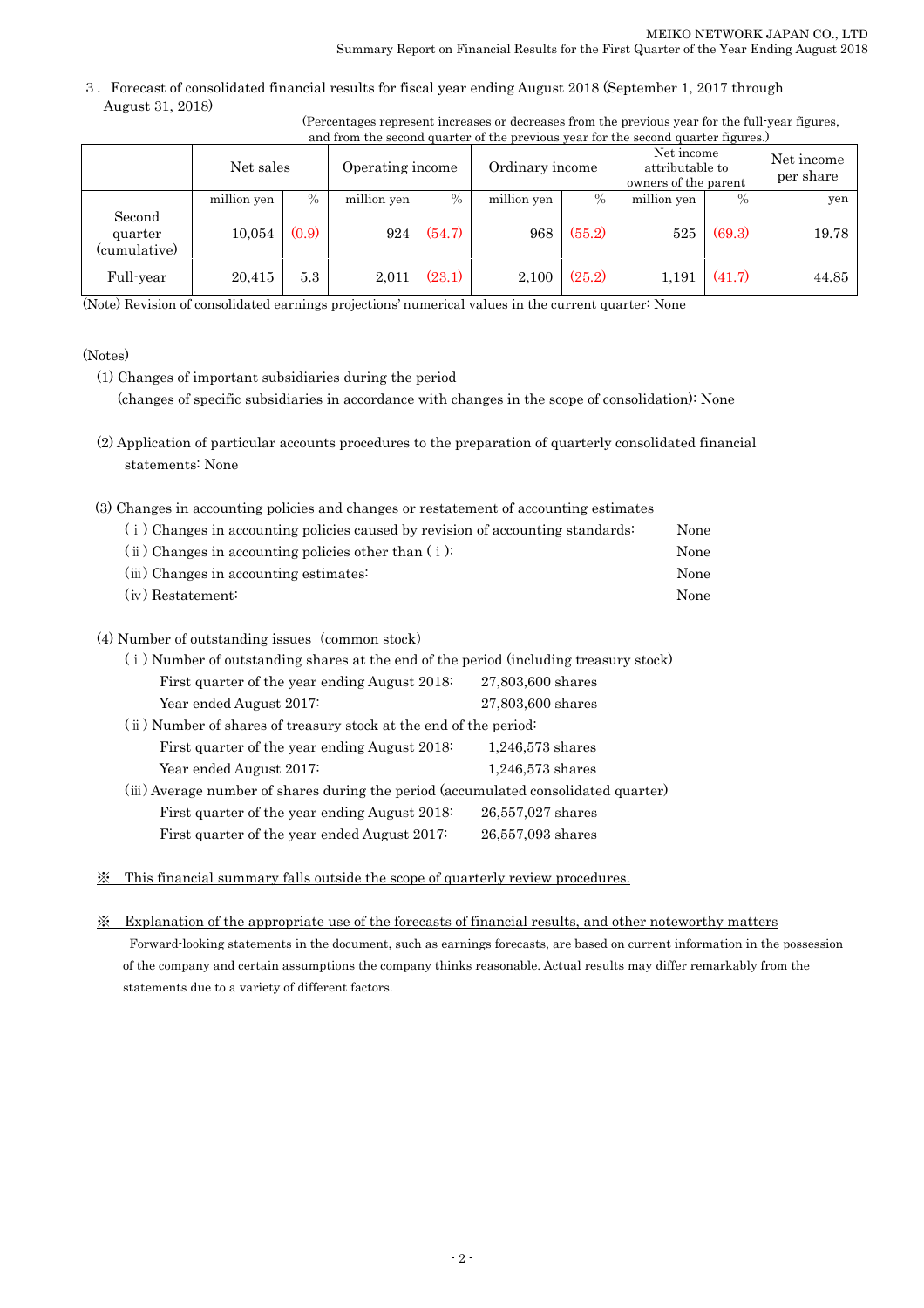| Term                                                                               |               |                                                                                                  | First quarter of the year<br>ended August 2017 |                      | First quarter of the year<br>ending August 2018 |  |
|------------------------------------------------------------------------------------|---------------|--------------------------------------------------------------------------------------------------|------------------------------------------------|----------------------|-------------------------------------------------|--|
| <b>Fiscal Period</b>                                                               |               | From September 1, 2016<br>From September 1, 2017<br>to November 30, 2016<br>to November 30, 2017 |                                                |                      |                                                 |  |
|                                                                                    |               | Operating<br>results                                                                             | Same period<br>the previous<br>year            | Operating<br>results | Same period<br>the previous<br>year             |  |
| Number of Meiko Gijuku directly operated schools                                   |               | 231                                                                                              | $+10$                                          | 233                  | $+2$                                            |  |
| Number of Meiko Gijuku directly operated schools<br>(MAXIS)                        |               | 93                                                                                               | $+1$                                           | 95                   | $+2$                                            |  |
| Number of Meiko Gijuku franchised schools                                          |               | 1,777                                                                                            | (40)                                           | 1,741                | (36)                                            |  |
| Total number of Meiko Gijuku schools                                               |               | 2,101                                                                                            | (29)                                           | 2,069                | (32)                                            |  |
| Number of registered students<br>of Meiko Gijuku directly operated schools         |               | 18,063                                                                                           | (388)                                          | 17,076               | (987)                                           |  |
| Number of registered students<br>of Meiko Gijuku directly operated schools (MAXIS) |               | 7,065                                                                                            | (448)                                          | 6,769                | (296)                                           |  |
| Number of registered students<br>of Meiko Gijuku franchised schools                |               | 111,943                                                                                          | (6,271)                                        | 107,222              | (4, 721)                                        |  |
| Total number of registered students<br>of Meiko Gijuku schools                     |               | 137,071                                                                                          | (7, 107)                                       | 131,067              | (6,004)                                         |  |
| Sales from Meiko Gijuku directly operated schools                                  | (million yen) | 2,137                                                                                            | (14)                                           | 2,025                | (111)                                           |  |
| Sales from Meiko Gijuku franchised schools $\divideontimes 1$                      | (million yen) | 1,265                                                                                            | (84)                                           | 1,199                | (66)                                            |  |
| Sales from Supplemental education                                                  | (million yen) | 146                                                                                              | (5)                                            | 102                  | (43)                                            |  |
| Sales from others                                                                  | (million yen) | 927                                                                                              | $+470$                                         | 1,083                | $+156$                                          |  |
| <b>Total Sales</b>                                                                 | (million yen) | 4,476                                                                                            | $+365$                                         | 4,411                | (64)                                            |  |
| Sales from Meiko Gijuku directly operated schools                                  | (million yen) | 2,137                                                                                            | (14)                                           | 2,025                | (111)                                           |  |
| System-wide sales from Meiko Gijuku<br>franchised schools                          | (million yen) | 8.392                                                                                            | (615)                                          | 7,983                | (409)                                           |  |
| Total system-wide sales from Meiko Gijuku schools ※2                               | (million yen) | 10,529                                                                                           | (630)                                          | 10,008               | (520)                                           |  |

(Reference) Trend of numbers of Meiko Gijuku schools and registered students and system-wide sales

※ 1 Sales from Meiko Gijuku franchised schools represent royalty revenues and sales of products.

2 Total system-wide sales from Meiko Gijuku schools represent the sum of total sales of Meiko Gijuku directly operated schools, including tuition, materials fees, and examination fees, and the total sales of Meiko Gijuku franchised schools, including tuition. Materials fees, and examination fees of franchised schools are excluded.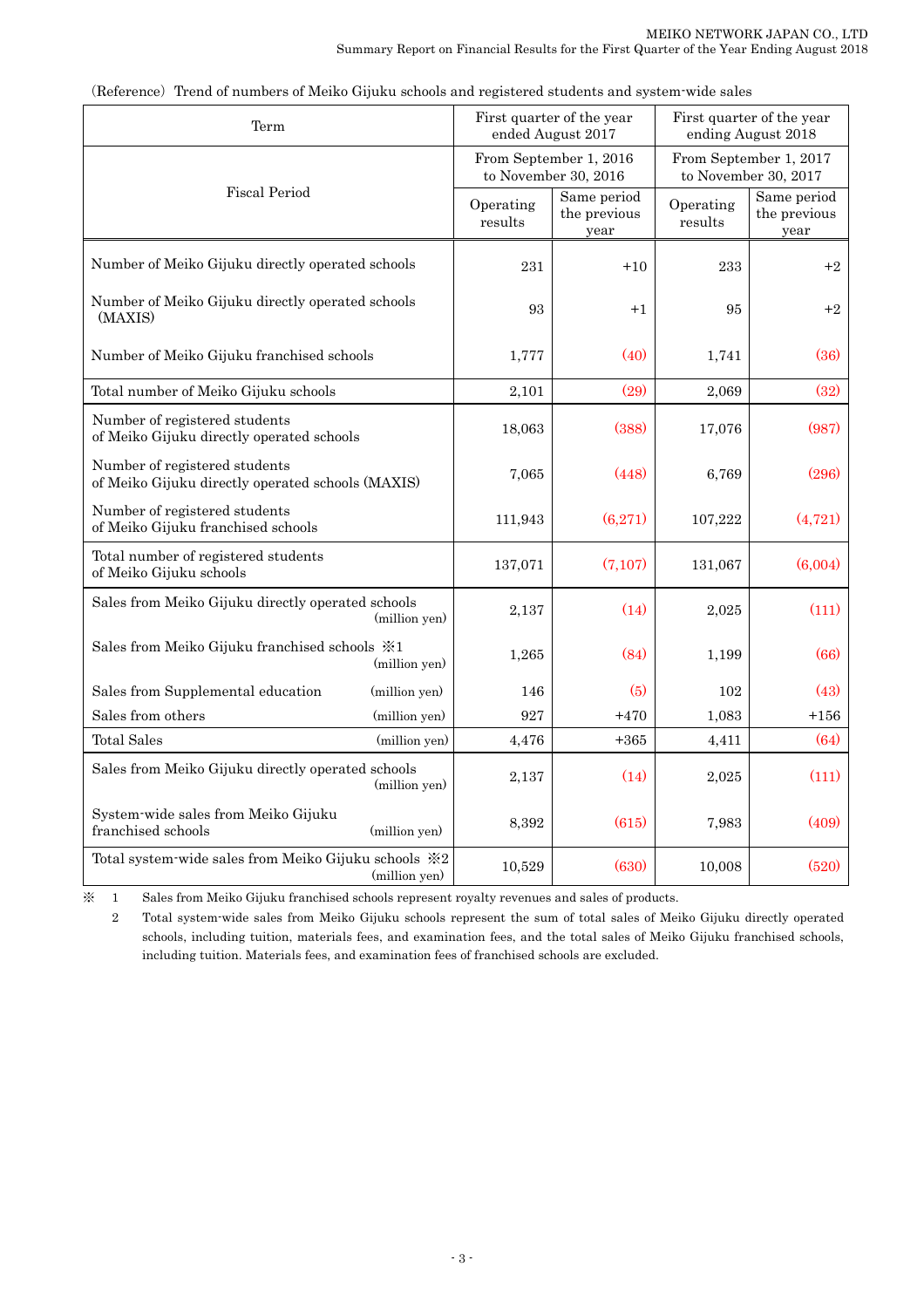### Summary of consolidated financial statements (1) Consolidated balance sheets

|                                     |                             | (Thousand yen)              |
|-------------------------------------|-----------------------------|-----------------------------|
|                                     | End of previous fiscal year | End of first quarter of the |
|                                     | (As of August 31, 2017)     | fiscal year                 |
|                                     |                             | (As of November 30, 2017)   |
| Assets                              |                             |                             |
| Current assets                      |                             |                             |
| Cash and deposits                   | 7,822,906                   | 6,782,315                   |
| Accounts receivable - trade         | 1,300,368                   | 1,310,944                   |
| Securities                          | 400,000                     | 200,000                     |
| Merchandise                         | 296,806                     | 299,989                     |
| Work in process                     | 10,241                      | 7,749                       |
| Supplies                            | 19,474                      | 8,888                       |
| Advance payments - trade            | 40,161                      | 13,431                      |
| Prepaid expenses                    | 289,258                     | 273,633                     |
| Deferred tax assets                 | 246,274                     | 263,287                     |
| Other                               | 101,890                     | 63,685                      |
| Allowance for doubtful accounts     | (96,004)                    | (96, 977)                   |
| Total current assets                | 10,431,378                  | 9,126,948                   |
| Non-current assets                  |                             |                             |
| Property, plant and equipment       |                             |                             |
| Buildings and structures            | 1,339,922                   | 1,400,215                   |
| Accumulated depreciation            | (687,711)                   | (704, 102)                  |
| Buildings and structures, net       | 652,210                     | 696,112                     |
| Tools, furniture and fixtures       | 348,941                     | 354,029                     |
| Accumulated depreciation            | (283,054)                   | (284, 605)                  |
| Tools, furniture and fixtures, net  | 65,886                      | 69,423                      |
| Land                                | 446,059                     | 446,059                     |
| Total property, plant and equipment | 1,164,156                   | 1,211,595                   |
| Intangible assets                   |                             |                             |
| Goodwill                            | 3,058,517                   | 2,961,677                   |
| Software                            | 268,962                     | 249,171                     |
| Telephone subscription right        | 20,737                      | 20,737                      |
| Total intangible assets             | 3,348,217                   | 3,231,586                   |
| Investments and other assets        |                             |                             |
| Investment securities               | 3,088,091                   | 3,649,811                   |
| Long-term prepaid expenses          | 35,794                      | 90,694                      |
| Deferred tax assets                 | 60,293                      | 58,429                      |
| Lease and guarantee deposits        | 849,188                     | 849,780                     |
| Long-term time deposits             | 302,150                     | 302,150                     |
| Other                               | 35,322                      | 35,360                      |
| Total investments and other assets  | 4,370,840                   | 4,986,225                   |
| Total non-current assets            | 8,883,214                   | 9,429,406                   |
| Total assets                        | 19,314,592                  | 18,556,355                  |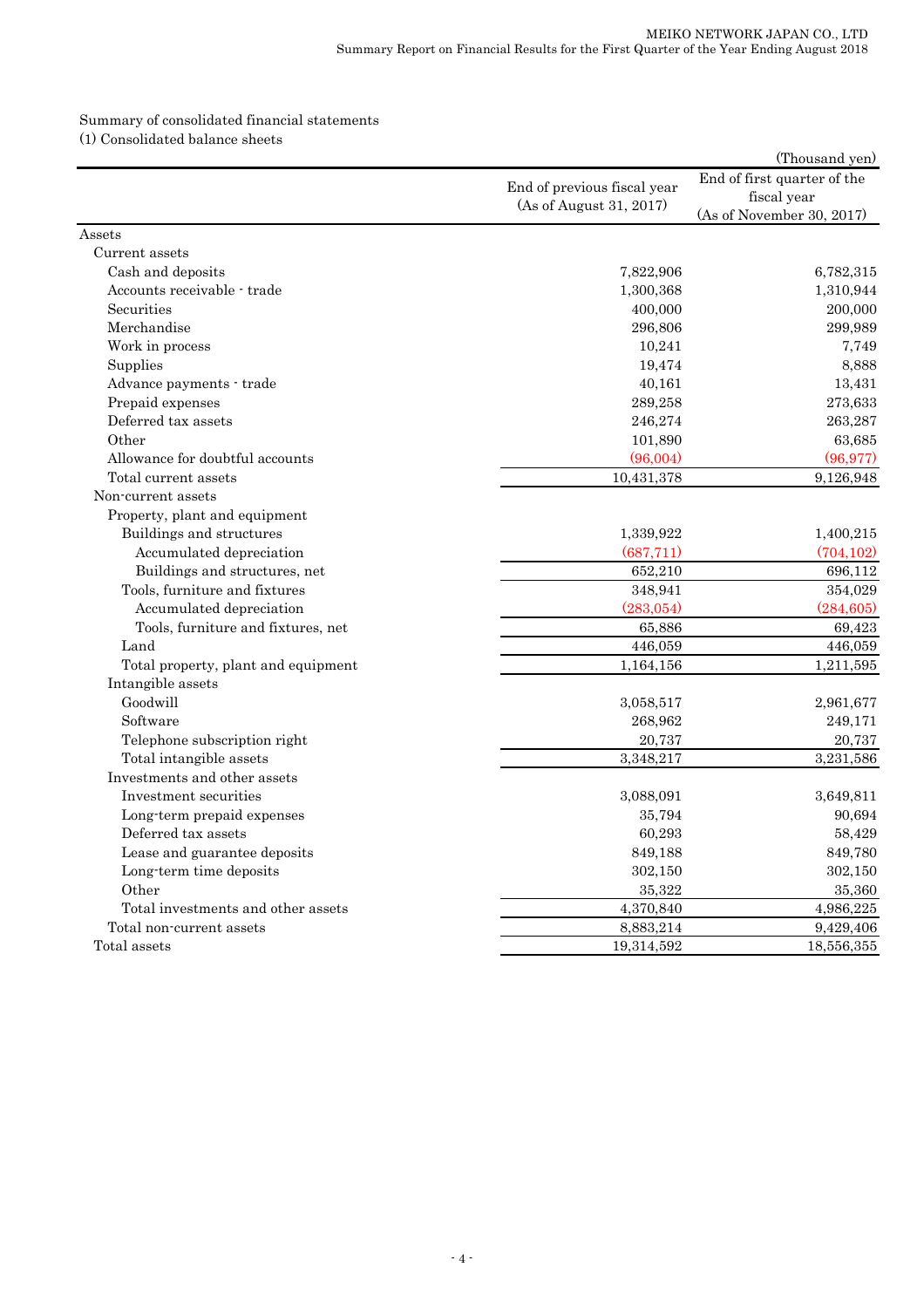|                                                       |                             | (Thousand yen)              |
|-------------------------------------------------------|-----------------------------|-----------------------------|
|                                                       | End of previous fiscal year | End of first quarter of the |
|                                                       | (As of August 31, 2017)     | fiscal year                 |
|                                                       |                             | (As of November 30, 2017)   |
| Liabilities                                           |                             |                             |
| Current liabilities                                   |                             |                             |
| Accounts payable - trade                              | 167,398                     | 228,295                     |
| Short-term loans payable                              | 70,000                      | 70,000                      |
| Accounts payable - other                              | 86,057                      | 58,376                      |
| Accrued expenses                                      | 973,531                     | 765,419                     |
| Income taxes payable                                  | 1,000,176                   | 232,137                     |
| Accrued consumption taxes                             | 263,011                     | 176,181                     |
| Advances received                                     | 1,155,960                   | 1,030,691                   |
| Deposits received                                     | 63,126                      | 160,617                     |
| Provision for bonuses                                 | 343,195                     | 525,874                     |
| Provision for sales returns                           | 23,800                      | 23,800                      |
| Other                                                 | 22,585                      | 27,834                      |
| Total current liabilities                             | 4,168,844                   | 3,299,227                   |
| Non-current liabilities                               |                             |                             |
| Net defined benefit liability                         | 49,938                      | 46,250                      |
| Long-term accounts payable-other to employees         | 146,744                     | 143,387                     |
| Long-term accounts payable-other to officers          | 177,980                     | 177,980                     |
| Deferred tax liabilities                              | 87,846                      | 217,422                     |
| Asset retirement obligations                          | 245,302                     | 246,498                     |
| Long-term guarantee deposited                         | 18,122                      | 17,622                      |
| Other                                                 | 3,161                       | 2,400                       |
| Total non-current liabilities                         | 729,095                     | 851,562                     |
| Total liabilities                                     | 4,897,940                   | 4,150,790                   |
| Net assets                                            |                             |                             |
| Shareholders' equity                                  |                             |                             |
| Capital stock                                         | 972,512                     | 972,512                     |
| Capital surplus                                       | 909,768                     | 909,768                     |
| Retained earnings                                     | 13,747,327                  | 13,446,124                  |
| Treasury shares                                       | (1,643,787)                 | (1,643,787)                 |
| Total shareholders' equity                            | 13,985,821                  | 13,684,618                  |
| Accumulated other comprehensive income                |                             |                             |
| Valuation difference on available-for-sale securities | 392,014                     | 682,506                     |
| Foreign currency translation adjustment               | 13,707                      | 14,034                      |
| Total accumulated other comprehensive income          | 405,722                     | 696,541                     |
| Non-controlling interests                             | 25,109                      | 24,405                      |
| Total net assets                                      | 14,416,652                  | 14,405,565                  |
| Total liabilities and net assets                      | 19,314,592                  | 18,556,355                  |
|                                                       |                             |                             |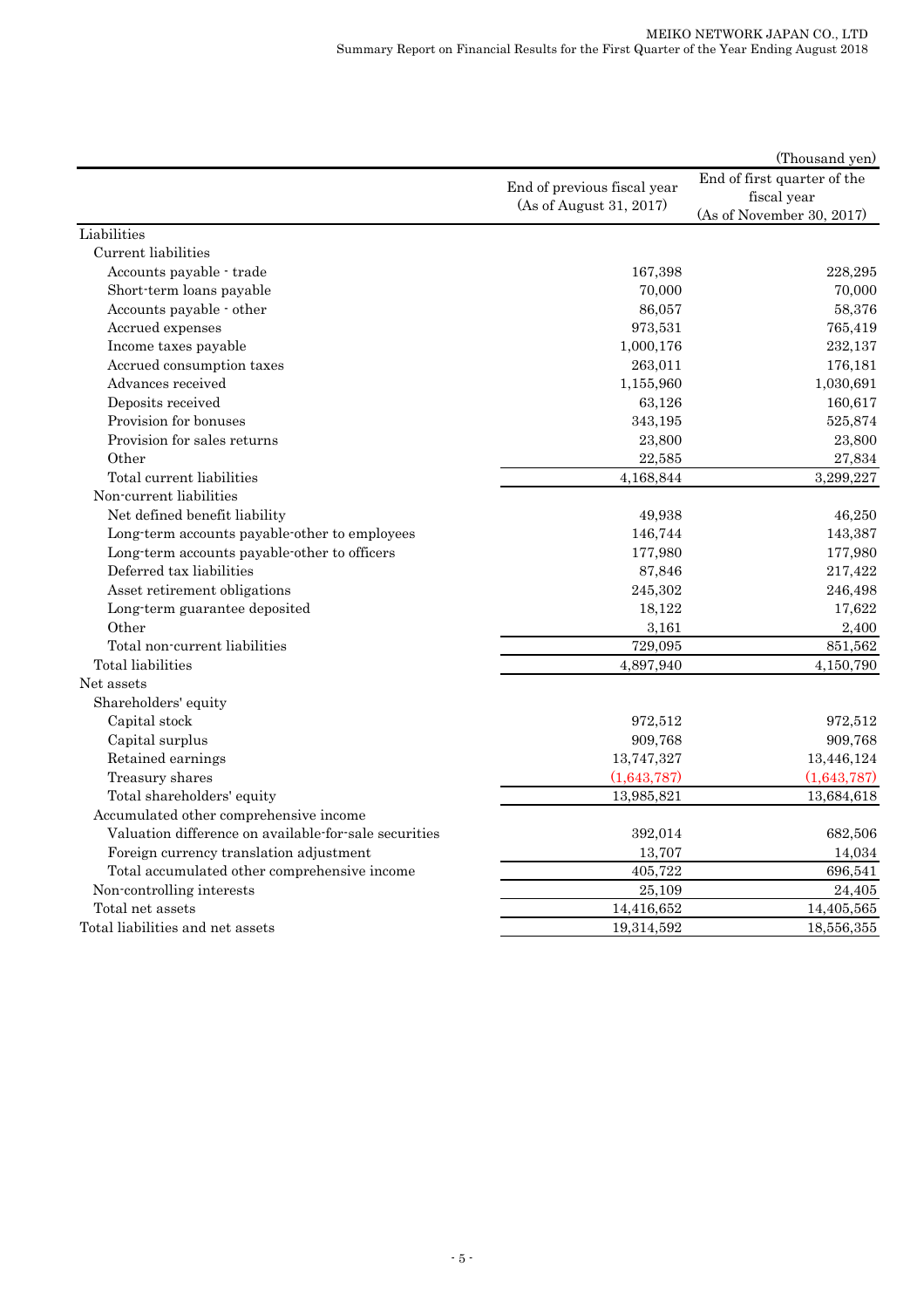### (2) Consolidated statements of income and comprehensive income Consolidated statements of income

|                                                                 |                            | (Thousand yen)         |
|-----------------------------------------------------------------|----------------------------|------------------------|
|                                                                 | First quarter of the       | First quarter of the   |
|                                                                 | previous consolidated term | consolidated term      |
|                                                                 | (From September 1,2016)    | (From September 1,2017 |
|                                                                 | to November 30,2016)       | to November 30,2017)   |
| Net sales                                                       | 4,476,483                  | 4,411,629              |
| Cost of sales                                                   | 3,021,033                  | 3,063,422              |
| Gross profit                                                    | 1,455,449                  | 1,348,207              |
| Selling, general and administrative expenses                    | 911,047                    | 946,669                |
| Operating income                                                | 544,401                    | 401,538                |
| Non-operating income                                            |                            |                        |
| Interest income                                                 | 6,368                      | 6,760                  |
| Dividend income                                                 | 2,270                      | 1,807                  |
| Rent income                                                     | 26,286                     | 4,310                  |
| Reversal of allowance for doubtful accounts                     | 22,425                     | 12,988                 |
| Other                                                           | 5,873                      | 2,027                  |
| Total non-operating income                                      | 63,224                     | 27,893                 |
| Non-operating expenses                                          |                            |                        |
| Interest expenses                                               | 152                        | 128                    |
| Rent expenses                                                   | 6,518                      | 1,528                  |
| Other                                                           | 1,866                      | 11                     |
| Total non-operating expenses                                    | 8,537                      | 1,668                  |
| Ordinary income                                                 | 599,088                    | 427,763                |
| Income (loss) before income taxes and non-controlling interests | 599,088                    | 427,763                |
| Income taxes - current                                          | 304,865                    | 212,364                |
| Income taxes - deferred                                         | (27, 490)                  | (13,824)               |
| Total income taxes                                              | 277,375                    | 198,540                |
| Profit                                                          | 321,713                    | 229,223                |
| Profit (loss) attributable to non-controlling interests         | (4,761)                    | (714)                  |
| Profit attributable to owners of the parent                     | 326,474                    | 229,937                |
|                                                                 |                            |                        |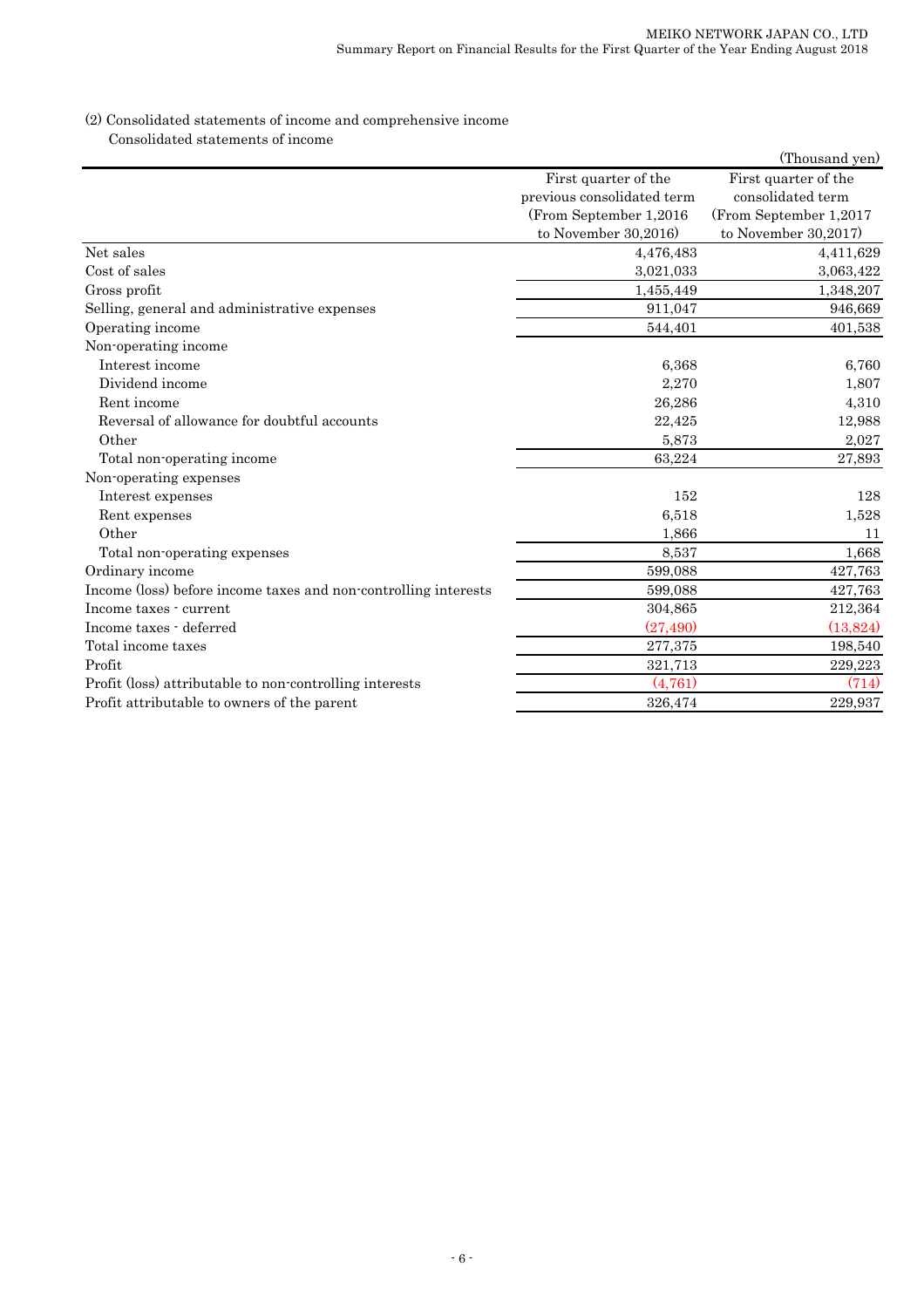Consolidated statements of comprehensive income

|                                                           |                            | (Thousand yen)          |
|-----------------------------------------------------------|----------------------------|-------------------------|
|                                                           | First quarter of the       | First quarter of the    |
|                                                           | previous consolidated term | consolidated term       |
|                                                           | (From September 1,2016)    | (From September 1,2017) |
|                                                           | to November $30,2016$      | to November $30,2017$   |
| Profit                                                    | 321,713                    | 229,223                 |
| Other comprehensive income                                |                            |                         |
| Valuation difference on available-for-sale securities     | 92,800                     | 290,502                 |
| Share of other comprehensive income of entities accounted | 641                        | 327                     |
| for using equity method                                   |                            |                         |
| Total other comprehensive income                          | 93,442                     | 290,829                 |
| Comprehensive income                                      | 415,156                    | 520,053                 |
| Comprehensive income attributable to                      |                            |                         |
| Owners of the parent                                      | 419,910                    | 520,756                 |
| Non-controlling interests                                 | (4,754)                    | (703)                   |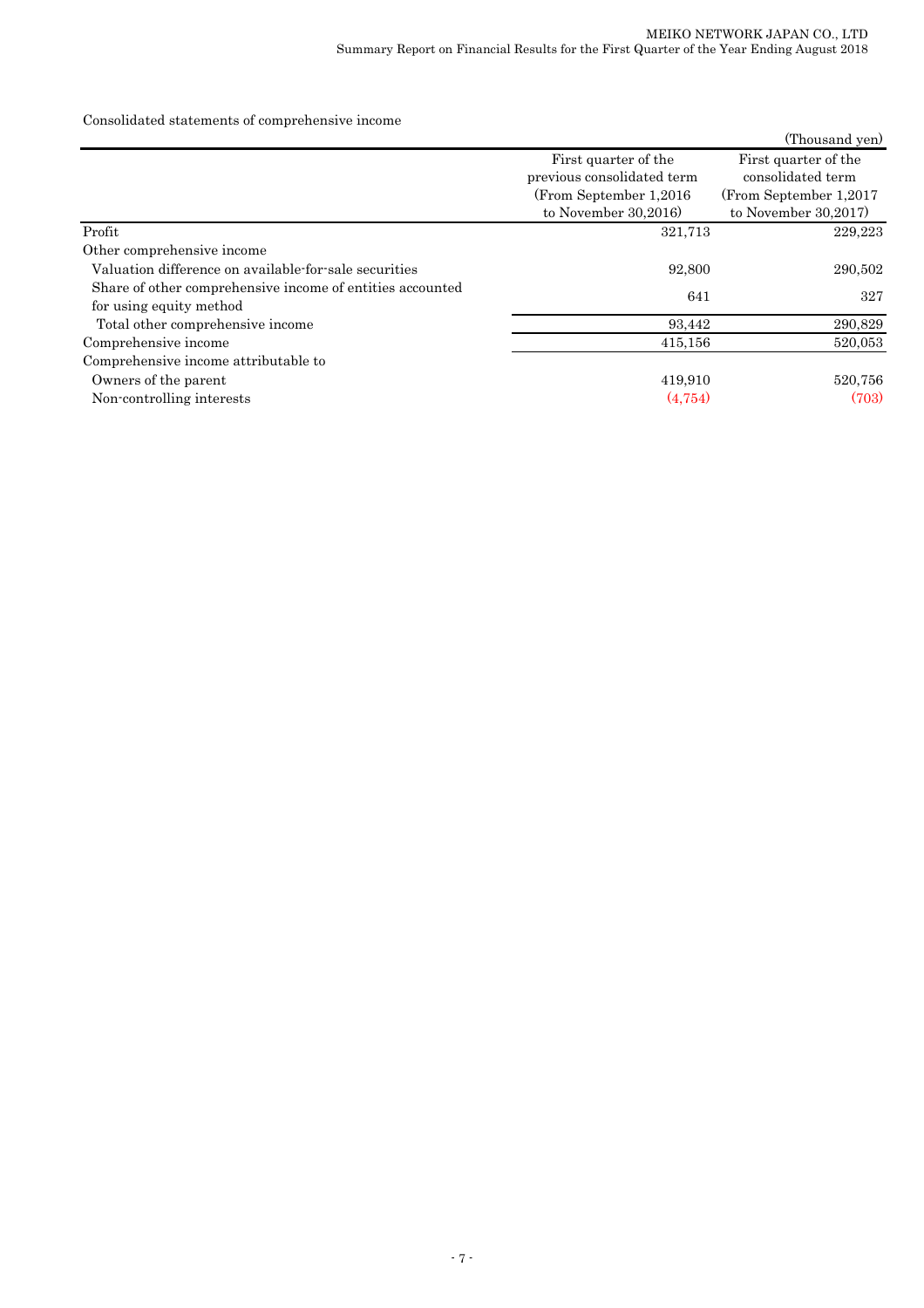# **Segment Information**

- Ⅰ Three months ended November 30, 2016 (From September 1, 2016 to November 30, 2016)
- 1.Information about Segment Sales and Income (Loss)

| (Thousand of Yen)    |                                                    |                                          |                           |           |         |           |
|----------------------|----------------------------------------------------|------------------------------------------|---------------------------|-----------|---------|-----------|
|                      | Reportable segment                                 |                                          |                           |           |         |           |
|                      | Meiko<br>Gijuku<br>directly<br>operated<br>schools | Meiko<br>Gijuku<br>franchised<br>schools | Supplemental<br>education | Total     | Others* | Total     |
| Net sales            |                                                    |                                          |                           |           |         |           |
| Sales to third party | 2,137,176                                          | 1,265,740                                | 146,115                   | 3,549,032 | 927,450 | 4,476,483 |
| Intersegment sales   |                                                    | 122,686                                  |                           | 122,686   | 32,783  | 155,469   |
| Total                | 2,137,176                                          | 1,388,426                                | 146,115                   | 3,671,718 | 960,233 | 4,631,952 |
| Segment income(loss) | 105,438                                            | 661,545                                  | 23,549                    | 790,534   | 81,200  | 871,734   |

(Note)\* "Others" consists of the operating segments not included in reportable segments. It includes Meiko Soccer Business, Waseda Academy Kobetsu Schools, Kids Business, and other businesses of consolidated subsidiaries.

2.Difference between the Total of the Reportable Segments' Measures of Profit or Loss and Income according to Consolidated Quarterly Statements of Income, and the Main Components of the Difference (Matters related to Adjustment of Difference)  $(T<sub>1</sub>)$   $(T<sub>2</sub>)$ 

|                                                             | (Thousand of Yen) |
|-------------------------------------------------------------|-------------------|
| Income(Loss)                                                | Amount            |
| Reportable segment total                                    | 790,534           |
| Income(Loss) for "Others" category                          | 81,200            |
| Amortization of goodwill                                    | (5,040)           |
| Corporate expenses*                                         | (322, 292)        |
| Operating income reported on quarterly statements of income | 544,401           |

(Note)\* Corporate expenses are mainly expenses that relate to the General Affairs section of the parent company that are not attributable to the reportable segment.

- Ⅱ Three months ended November 30, 2017 (From September 1, 2017 to November 30, 2017)
- 1.Information about Segment Sales and Income (Loss)

| (Thousand of Yen)    |                                                    |                                          |                           |           |           |           |
|----------------------|----------------------------------------------------|------------------------------------------|---------------------------|-----------|-----------|-----------|
|                      | Reportable segment                                 |                                          |                           |           |           |           |
|                      | Meiko<br>Gijuku<br>directly<br>operated<br>schools | Meiko<br>Gijuku<br>franchised<br>schools | Supplemental<br>education | Total     | Others*   | Total     |
| Net sales            |                                                    |                                          |                           |           |           |           |
| Sales to third party | 2,025,679                                          | 1,199,106                                | 102,948                   | 3,327,734 | 1,083,894 | 4,411,629 |
| Intersegment sales   |                                                    | 121,767                                  |                           | 121,767   | 39,079    | 160,847   |
| Total                | 2,025,679                                          | 1,320,874                                | 102,948                   | 3,449,502 | 1,122,973 | 4,572,476 |
| Segment income(loss) | 29,263                                             | 574,790                                  | (10, 450)                 | 593,602   | 154,657   | 748,260   |

(Note)\* "Others" consists of the operating segments not included in reportable segments. It includes Meiko Soccer Business, Waseda Academy Kobetsu Schools, Kids Business, and other businesses of consolidated subsidiaries.